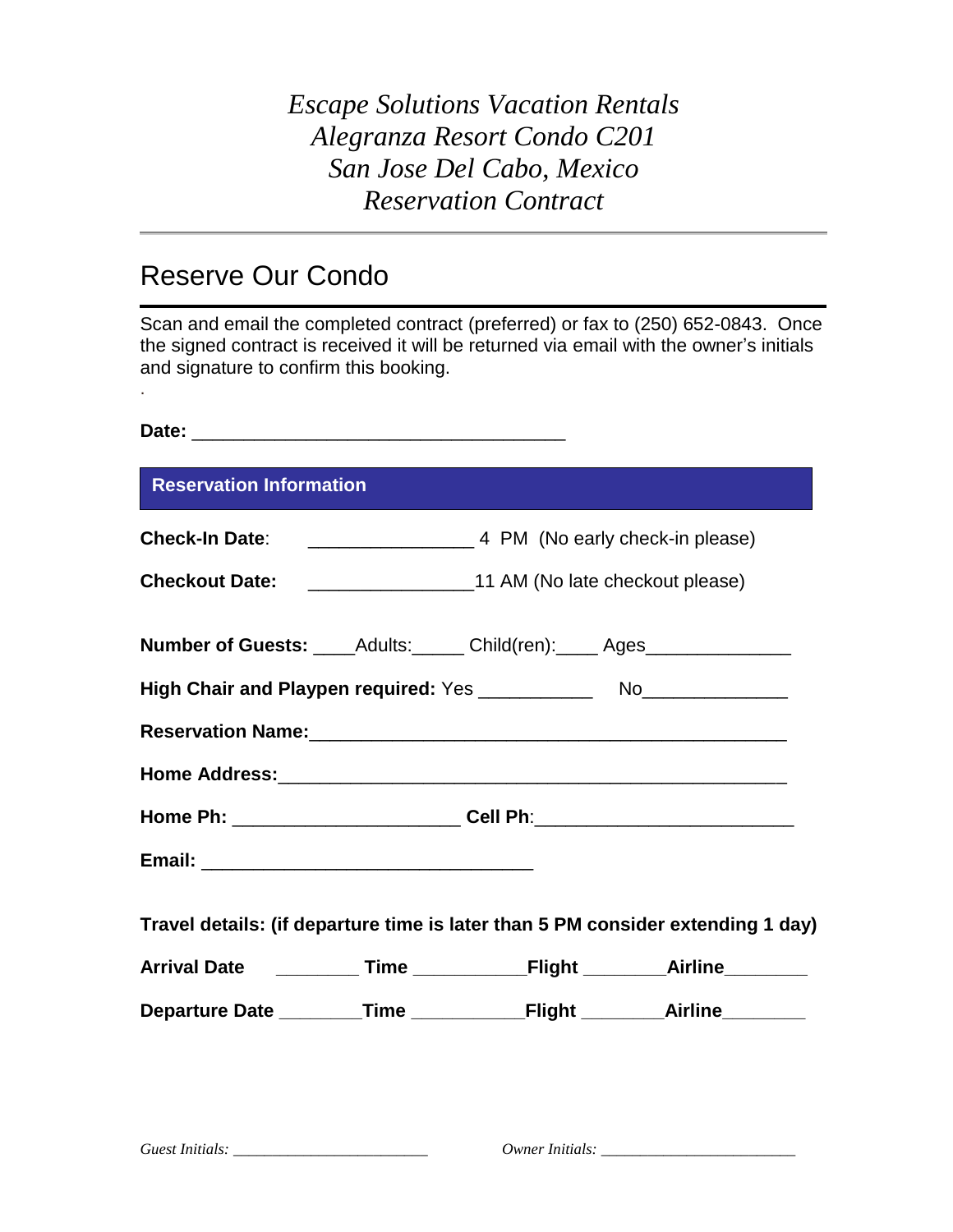| Payments                                                |               |
|---------------------------------------------------------|---------------|
|                                                         |               |
| <b>Cleaning Fee</b>                                     | $\frac{1}{2}$ |
| Taxes (19%)                                             | $\mathcal{S}$ |
| <b>Total Rental Payment DUE:</b>                        | $\mathbb{S}$  |
| 1 <sup>st</sup> Payment, due on date of signing         |               |
| 2 <sup>nd</sup> Payment, due 60 days prior to occupancy |               |

**PAYMENT METHODS ACCEPTED:** Visa, MasterCard, Personal Cheques

**PROPERTY ADDRESS**: Calle de la Playa y, Campo de Golf Fonatur, 23400 San José del Cabo, B.C.S., Mexico

**CONTACT:** Peggy Yelland - 250-744-0101

**CHECK-IN TIME** is AFTER 4 P.M. AND CHECKOUT is 11 A.M. NO Early Check-in or late checkout. (Unless Approved by Owner)

**THIS IS A NON SMOKING COMPLEX**. Fines will be imposed if you are caught smoking anywhere on the premises.

**PETS** are not permitted in rental units under any conditions.

## **CANCELLATION POLICY**

CANCELLATION 60 Days or more prior to arrival will incur a charge of ONE night's rent and NO REFUND 60 Days or less prior to arrival*.*

MONTHLY RESERVATION CANCELLATIONS & CHRISTMAS– Monthly and Christmas renters must cancel one hundred twenty (120) days prior to check-in. Monthly renters who make a change that results in a shortened stay must be made at least ninety (90) days prior to check-in

| Guest Initials: |
|-----------------|
|                 |

*Gwner Initials:*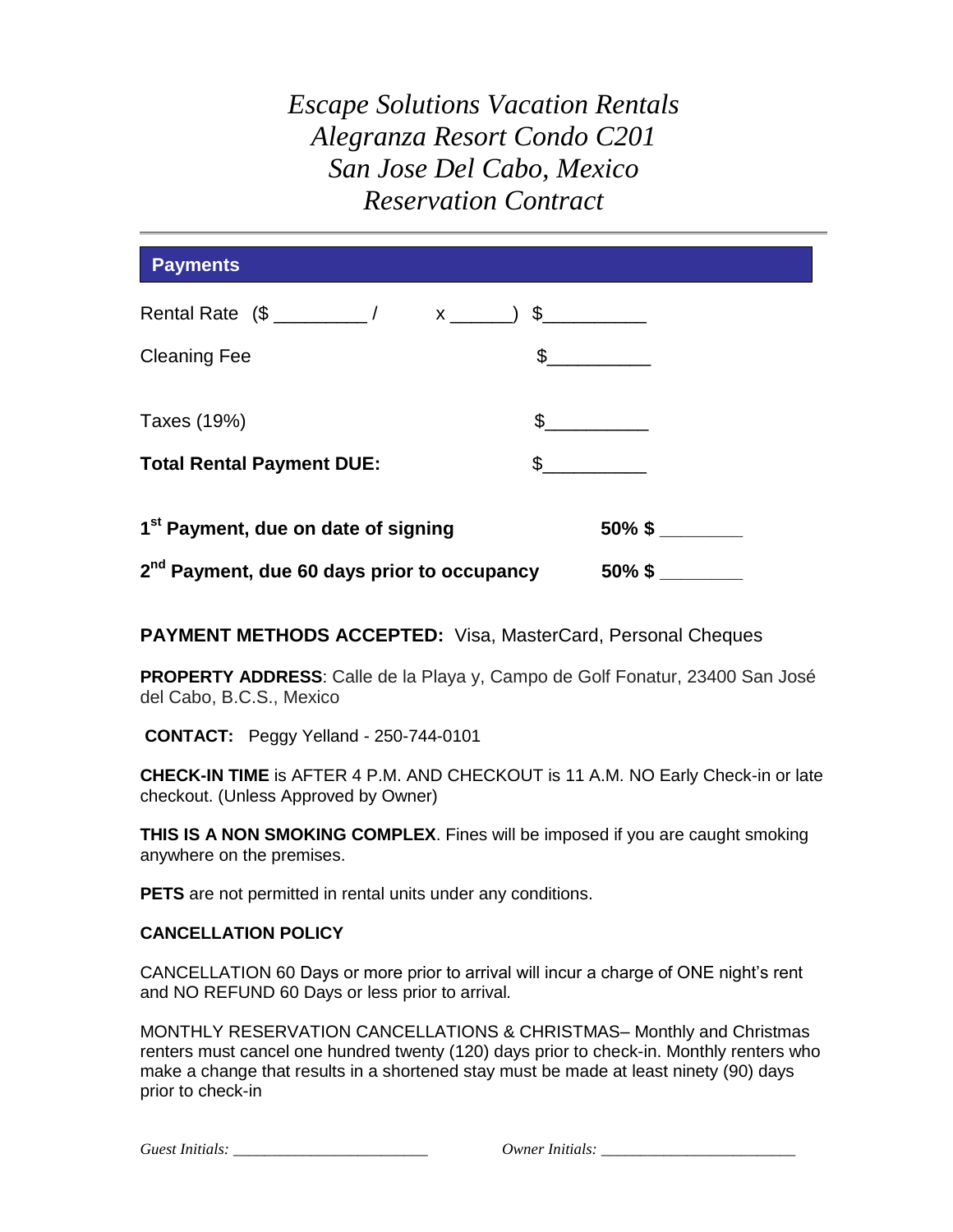**MAXIMUM OCCUPANCY** – The maximum number of guests is limited to seven (7) persons.

**MINIMUM STAY** – This property requires a four (4) night minimum stay. Longer minimum stays may be required during holiday periods.

### **NO DAILY HOUSEKEEPING SERVICE**

NO DAILY HOUSEKEEPING SERVICE – While linens and bath towels are included in the unit, daily maid service is not included in the rental rate. However, it is available upon request at an additional rate. We do not permit bath towels or linens to be taken from the units, but we provide extra beach towels for your use.

#### **PARKING**

Parking is limited to One (1) vehicle. Vehicles are to be parked in designated parking areas only. Parking on the road is not permitted. Any illegally parked cars are subject to towing; applicable fines/towing fees are the sole responsibility of the driver.

**DO NOT FLUSH** anything other than toilet paper. No feminine products or any other foreign objects should be flushed at anytime. If it is found that feminine products or any other foreign objects have been flushed and clog the septic system, you could be charged damages of up to two hundred dollars (\$200). Also, be cautious when using the garbage disposal. Pineapple cores should NEVER be disposed since the fibers will tangle in the blades. If a repair person is required to fix the disposal due to overzealous use, the cost of the repair will be the burden of the renter.

By signing below, I agree to all terms and conditions of this agreement.

| Guest Signature:<br><u> Cuest Signature</u> : | Date |  |
|-----------------------------------------------|------|--|
|                                               | Date |  |
|                                               |      |  |

*Guest Initials: Guest Initials: Dwner Initials: Dwner Initials: Algoring 2004*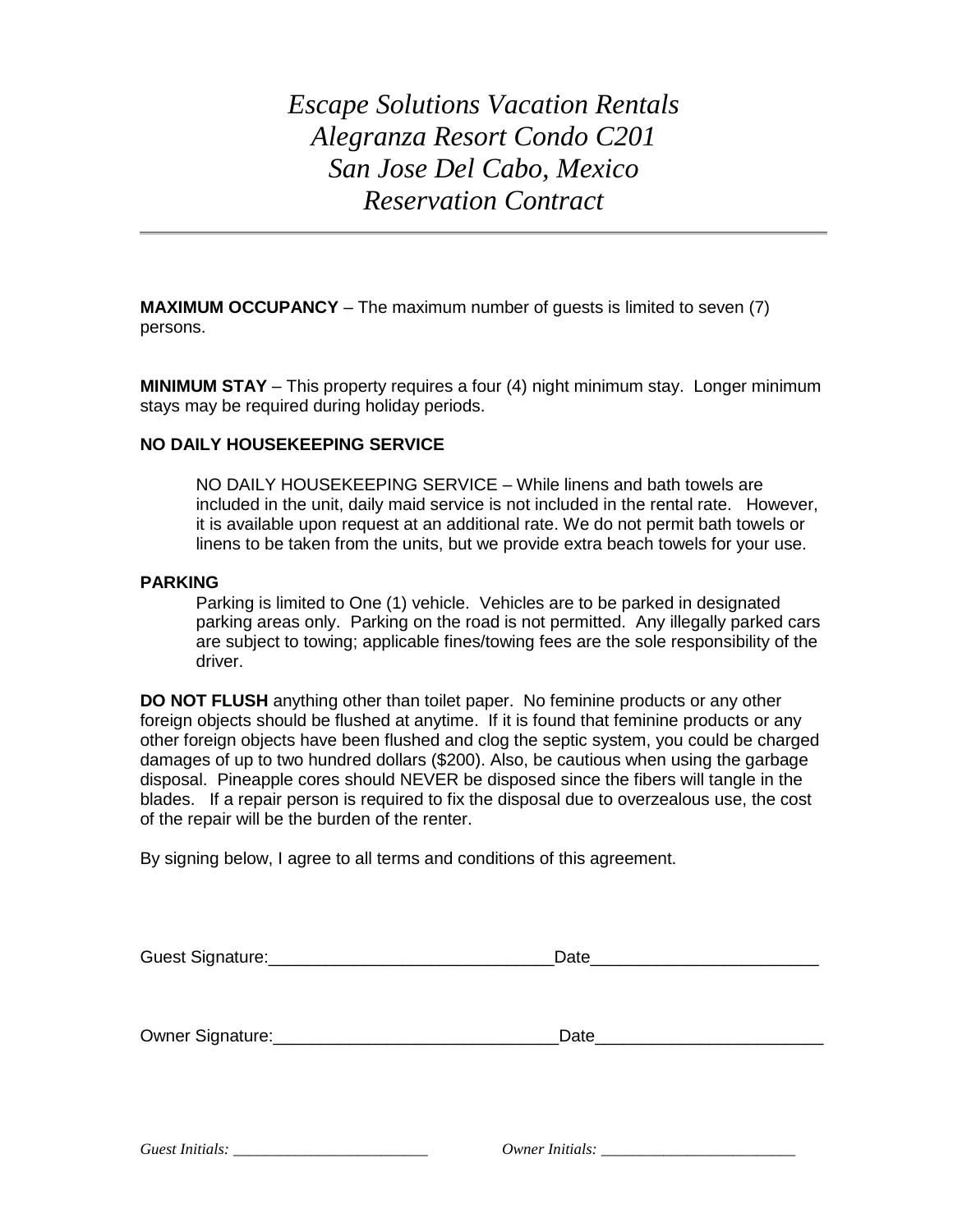TRAVEL INSURANCE- We highly recommend that all guests purchase travel insurance. If you wish to do so, good sources are: [www.InsureMyTrip.com](http://www.insuremytrip.com/) or [www.VacationProtection.com](http://www.vacationprotection.com/) offered by VRBO (you can choose this right from the site for online bookings) for details and to purchase.

As our unit is privately owned, the Homeowner is not responsible for any accidents, injuries, illness, weather, or earthquakes that may occur while on the premises or its facilities before or during your stay. The Homeowners are not responsible for any losses or damage of personal belongings of guest. By accepting this reservation, it is agreed that all guests are expressly assuming the risk of any harm arising from their use of the premises or other whom they may invite to use the premises.

### *Credit Card Authorization*

To use a credit card for this rental, please provide the following information

Name on credit card:

| Type of Credit Card: Master Card Visa                                                                                                                                                                                                                                                                                                                                                                                                                   |  |
|---------------------------------------------------------------------------------------------------------------------------------------------------------------------------------------------------------------------------------------------------------------------------------------------------------------------------------------------------------------------------------------------------------------------------------------------------------|--|
|                                                                                                                                                                                                                                                                                                                                                                                                                                                         |  |
| Exp date_____________________CVV (Security)Code ________________                                                                                                                                                                                                                                                                                                                                                                                        |  |
| I hereby give permission to charge my credit card for the rental of Condo C201 located at<br>Calle de la Playa y, Campo de Golf Fonatur, 23400 San José del Cabo, B.C.S.,<br>Mexico for the amounts on the attached reservation agreement or alternatively, if the<br>booking is through a third party provider ie VRBO, HomeAway or Trip Advisor, I agree that<br>a cancellation at any time will incur a one night penalty and I am providing my visa |  |

information in agreement and understanding of this charge should I cancel this reservation. I have read and agree to the cancellation policy contained in this rental agreement. I understand my responsibility to purchase cancellation and/or travel insurance.

| Sign            | Date            |
|-----------------|-----------------|
|                 |                 |
| Guest Initials: | Owner Initials: |